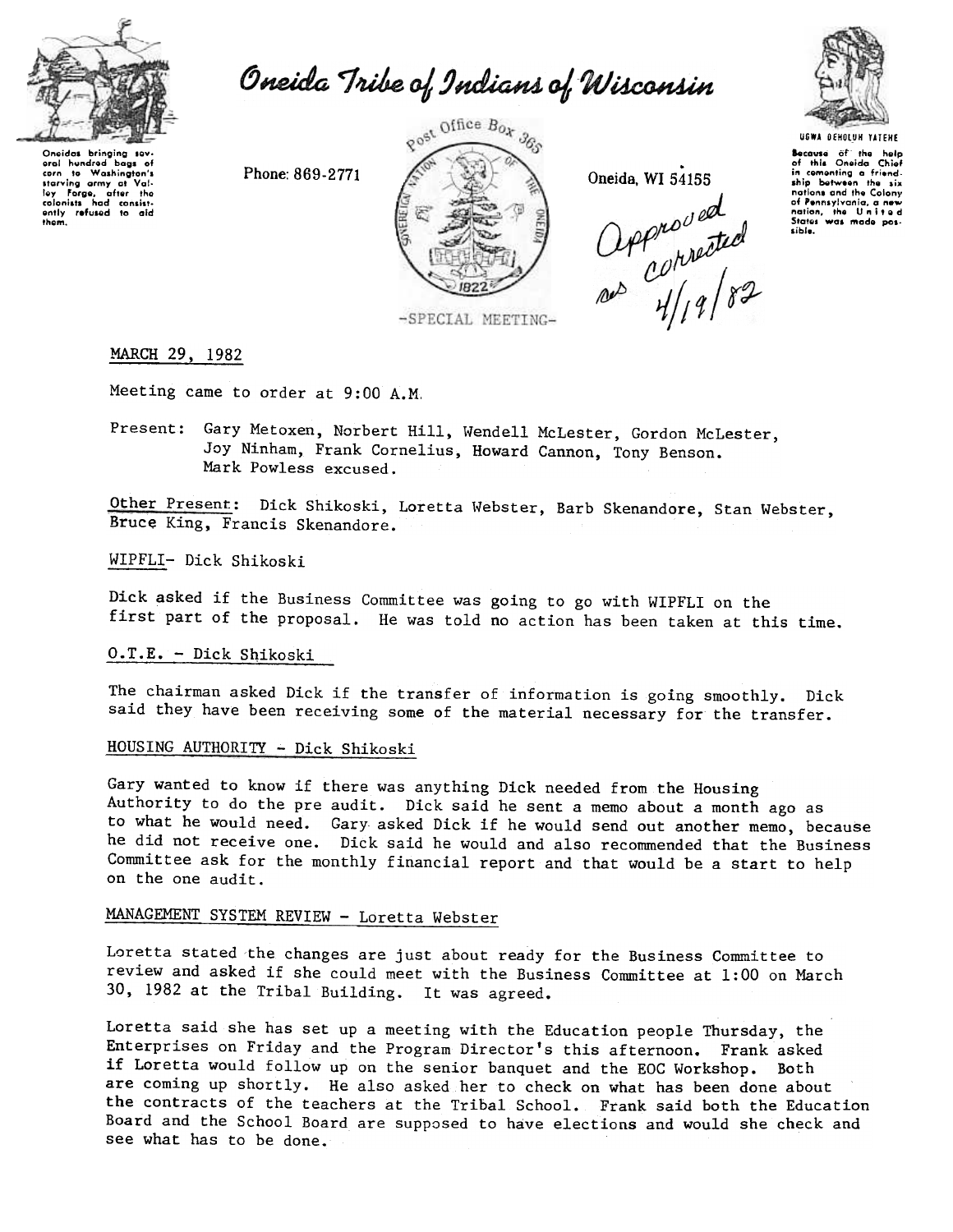Oneida Tribe of Indians of Wisconsin Special Meeting - March 29, 1982 Page 2

## $POW-WOW - Stan Webster$

The date for the Oneida Pow-Wow is set for July 3, 4 & 5th, 1982. 27 people are working on the Pow-Wow Committee. There will be a miss Oneida Contest. Gary will help work on a Friday night feast. A dog contest will also be held. Frank said the Business Committee took action to support the Pow-Wow but this did not entail any money; any financial support in any way. Stan said he wants it known that he is not asking for any money for himself or the Pow-Wow. This is the first time the Business Committee has supported the Pow-Wow, and when we say support he is asking from a moral Point of View. But not for any money. The Pow-Wow also has their own letter head.

#### BRUCE KING

He has been checking on an inspector for the building under construction at the Industrial Park. The construction is on schedule. The grand opening is still on target for April 21, 1982 at the Oneida One-Stop. The date is flexible for the grand opening. Bruce said he will be leaving for Denver for two days to attend a seminar along with Wendell, Carl and Mark. Wendell asked if Bruce would put together a like cost for the two locations of the Bingo Building and show the advantage and disadvantages, like an economic profile. Gary said he would like to see where we might find the funding. Frank asked if Bruce would check the Asia Loan Program. Bruce was checking into it.

#### FRANCIS SKENANDORE

The Smerud v. Oneida Tribe of Wisconsin will be coming up on April 2, 1982 at 2:30 P.M. in Brown County.

#### OTE - Barb Skenandore

Barb asked that we purchase the van that was confiscated. The procedure would be to take this request to the Finance & Appropriation Committee. Barb said she would do that. Barb had a list of things she felt the Business Committee should look at before there was a transition of OTE.

### ERNEST STEVENS, SR.

Ernie said he was requested by OTDC to review the various issues involved in the management of the corporation. He will be submitting a written report to the Business Committee and OTDC in the next few days, but in the meantime this is a summary of his recommendations:

> That the Oneida Tribal Business Committee defer any further action on the Oneida Tribal Tobacco Enterprise until a plan of action is drafted, discussed, and approved by the OBC.

That the manager of O.T.D.C./O.T.E. be directed to submit a proposed plan of action with a timetable for the disposition of o.T.E. and the O.T.D.C.